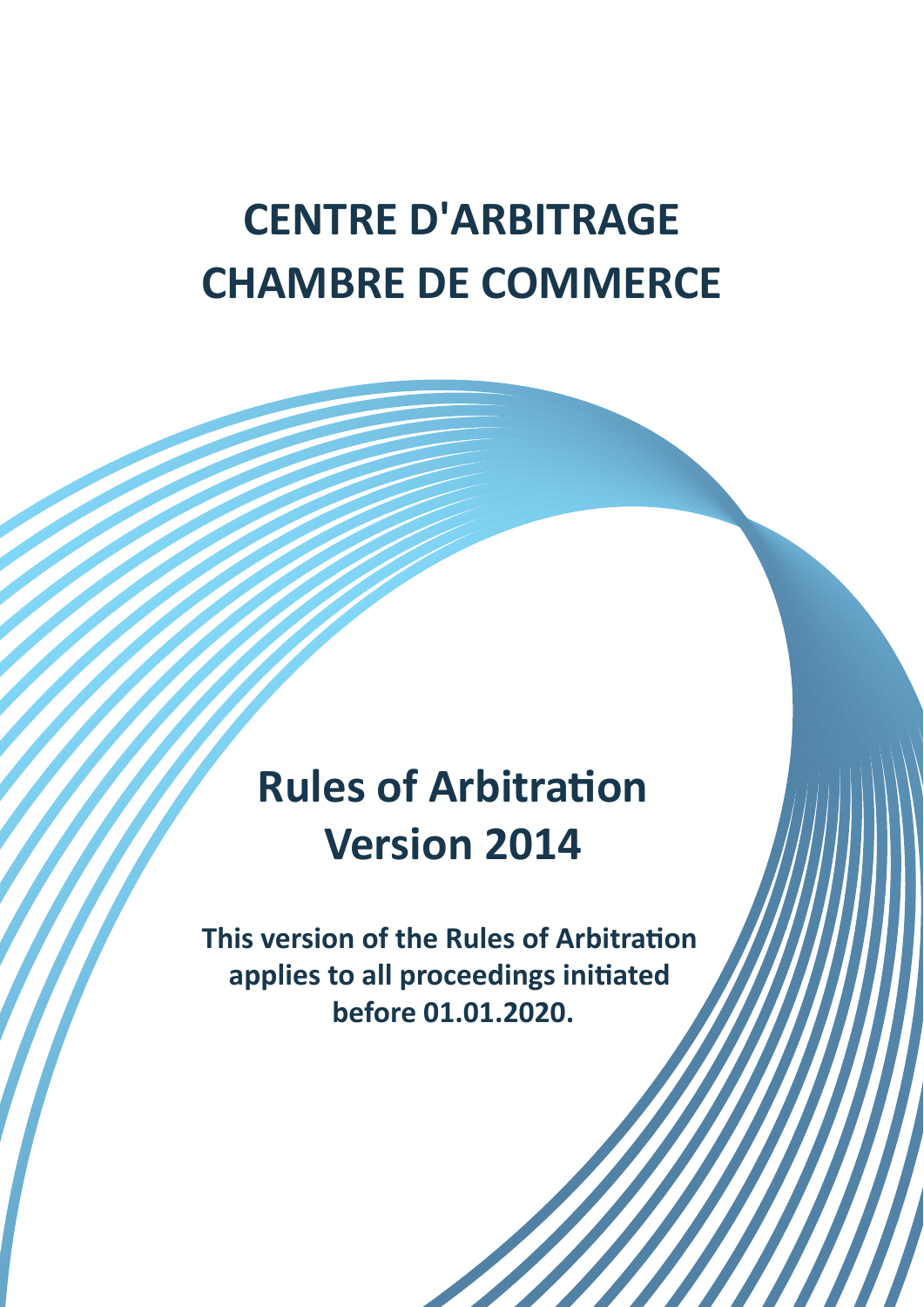### **CHAMBRE DE COMMERCE DU GRAND-DUCHÉ DE LUXEMBOURG**

### *Rules of Arbitration*

#### *Article 1 Arbitration Center and Arbitration Council*

1. An Arbitration Center (hereafter referred to as the Center) is hereby established within the framework of the Chamber of Commerce. Its function shall be to provide for the settlement by arbitration of business disputes in accordance with these Rules.

2. The Center shall be managed by a Council of Arbitration (hereafter referred to as the Council) consisting of at least five members who shall be appointed by the General Assembly of the Chamber of Commerce.

The following shall be ex officio members of the Council: the President of the Luxembourg National Committee of the International Chamber of Commerce who shall act as Chairman, the Luxembourg member of the Court of Arbitration of the ICC, the "Bâtonnier de l'Ordre des avocats" of Luxembourg, the President of the "Conseil de l'Institut des Réviseurs d'Entreprises", and the General Director of the Chamber of Commerce.

3. The Council shall meet upon invitation of the Chairman when necessary. The deliberations of the Council shall be valid when at least more than half of its members are present. The Chairman of the Council or his deputy shall have power to take urgent decisions on behalf of the Council, provided that any such decision shall be reported to the Council at its next session.

4. The secretariat of the Council, including its financial management, shall be carried out by the Secretariat of the Center (hereafter referred to as the Secretariat) .

5. The Center may, within the limits of the financial resources at its disposal, initiate all activities relating to the promotion of arbitration, in particular by the establishment of a collection of relevant documentary material and by the organization of training courses.

#### *Article 2 Arbitrators: appointment, challenge, replacement General provisions*

1. The Council of Arbitration does not itself settle disputes. Insofar as the parties shall not have provided otherwise, it appoints or confirms the arbitrators in accordance with the provisions of this article.

\_\_\_\_\_\_\_\_\_\_\_\_\_\_\_\_\_\_\_\_\_\_\_\_\_\_\_\_\_\_\_\_\_\_\_\_\_\_\_\_\_\_\_\_\_\_\_\_\_\_\_\_\_\_\_\_\_\_\_\_\_\_\_\_\_\_\_\_\_\_\_\_\_\_\_\_\_\_\_\_\_\_\_\_\_\_\_\_\_\_\_\_\_\_\_\_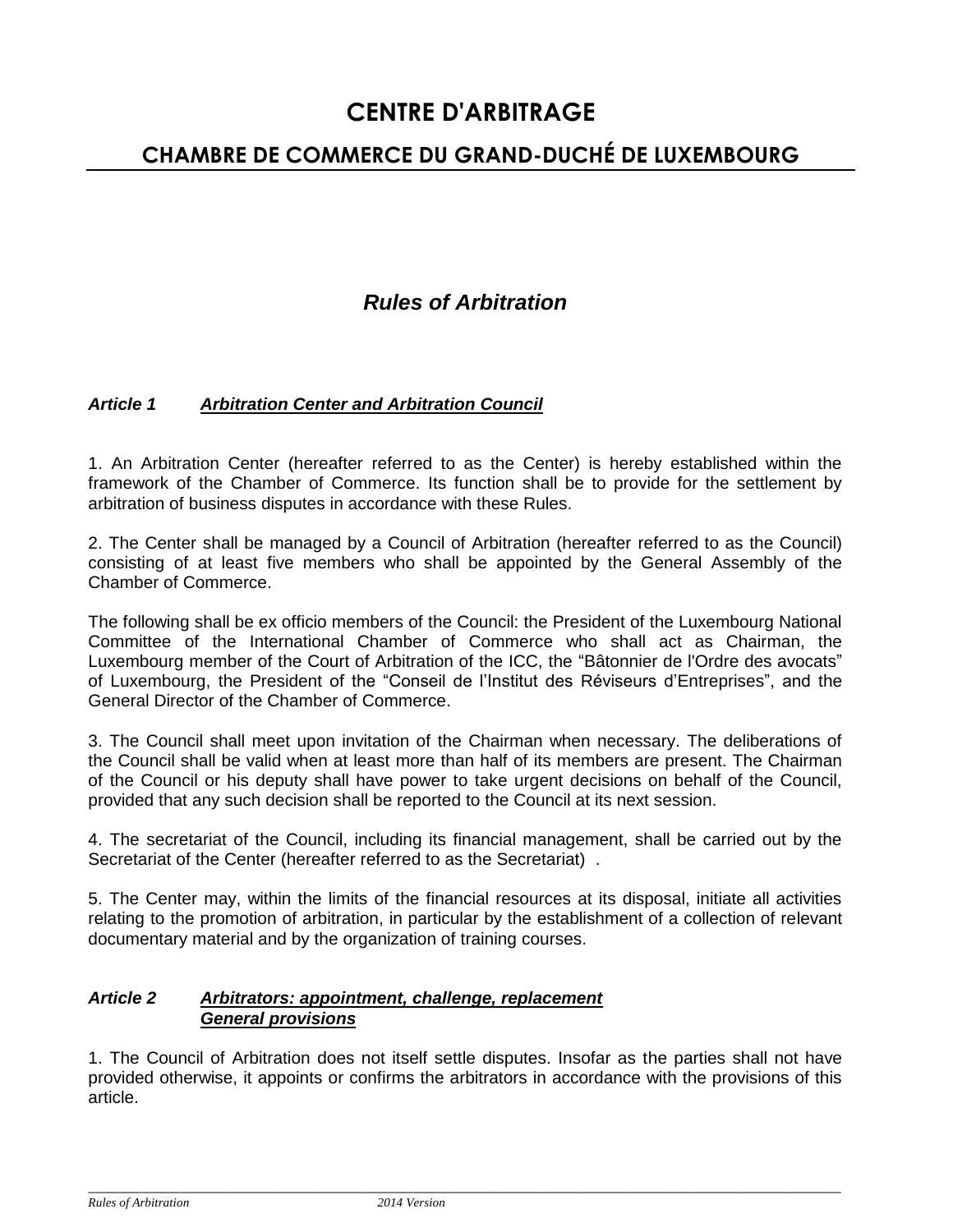### **CHAMBRE DE COMMERCE DU GRAND-DUCHÉ DE LUXEMBOURG**

2. The disputes may be settled by a sole arbitrator or by three arbitrators. In the following articles the word "arbitrator" denotes a single arbitrator or three arbitrators as the case may be.

3. Where the parties have agreed that the disputes shall be settled by a sole arbitrator, they may, by agreement, nominate him for confirmation by the Council. If the parties fail to nominate a sole arbitrator within 30 days from the date when the claimant's Request for Arbitration has been communicated to the other party, the sole arbitrator shall be appointed by the Council.

4. Where the dispute is to be referred to three arbitrators, each party shall nominate in the Request for Arbitration and the Answer thereto respectively one independent arbitrator for confirmation by the Council. If a party fails to nominate an arbitrator, the appointment shall be made by the Council. The third arbitrator, who will act as chairman of the arbitral tribunal, shall be appointed by the Council, unless the parties have provided that the arbitrators nominated by them shall agree on the third arbitrator within a fixed time limit. In such a case the Council shall confirm the appointment of such third arbitrator. Should the two arbitrators fail, within the time limit fixed by the parties or the Council, to reach agreement on the third arbitrator, he shall be appointed by the Council.

5. Where the parties have not agreed upon the number of arbitrators, the Council shall appoint a sole arbitrator, save where it appears to the Council that the dispute is such as to warrant the appointment of three arbitrators. In such a case the parties shall each have a period of 15 days within which to nominate an arbitrator.

6. Where the Council is to appoint arbitrators, it shall choose them having regard to the nature of the dispute, the applicable law and the language of the procedure. The members of the Council may not be appointed as arbitrators in a case subject to these Rules, except when the parties agree to do so or in special circumstances, to be determined by the Council, in the absence of the member concerned.

7. A challenge of an arbitrator, whether for an alleged lack of impartiality or independence, or otherwise, shall be made by the submission to the Secretariat of a written statement specifying the facts and circumstances on which the challenge is based.

For a challenge to be admissible, it must be submitted by a party either within 30 days from receipt by that party of the notification of the appointment or confirmation of the arbitrator, or within 30 days from the date when the party making the challenge was informed of the facts and circumstances on which the challenge is based if such date is subsequent to the receipt of such notification.

The Secretariat afford an opportunity for the arbitrator concerned, the other party or parties and any other arbitrators to comment the challenge in writing within a suitable period of time. Such comments shall be communicated to the parties and to the arbitrators.

An arbitrator shall be replaced upon death, upon acceptance by the Council of the arbitrator's resignation, upon acceptance by the Council of a challenge, or upon acceptance by the Council of a request of all the parties.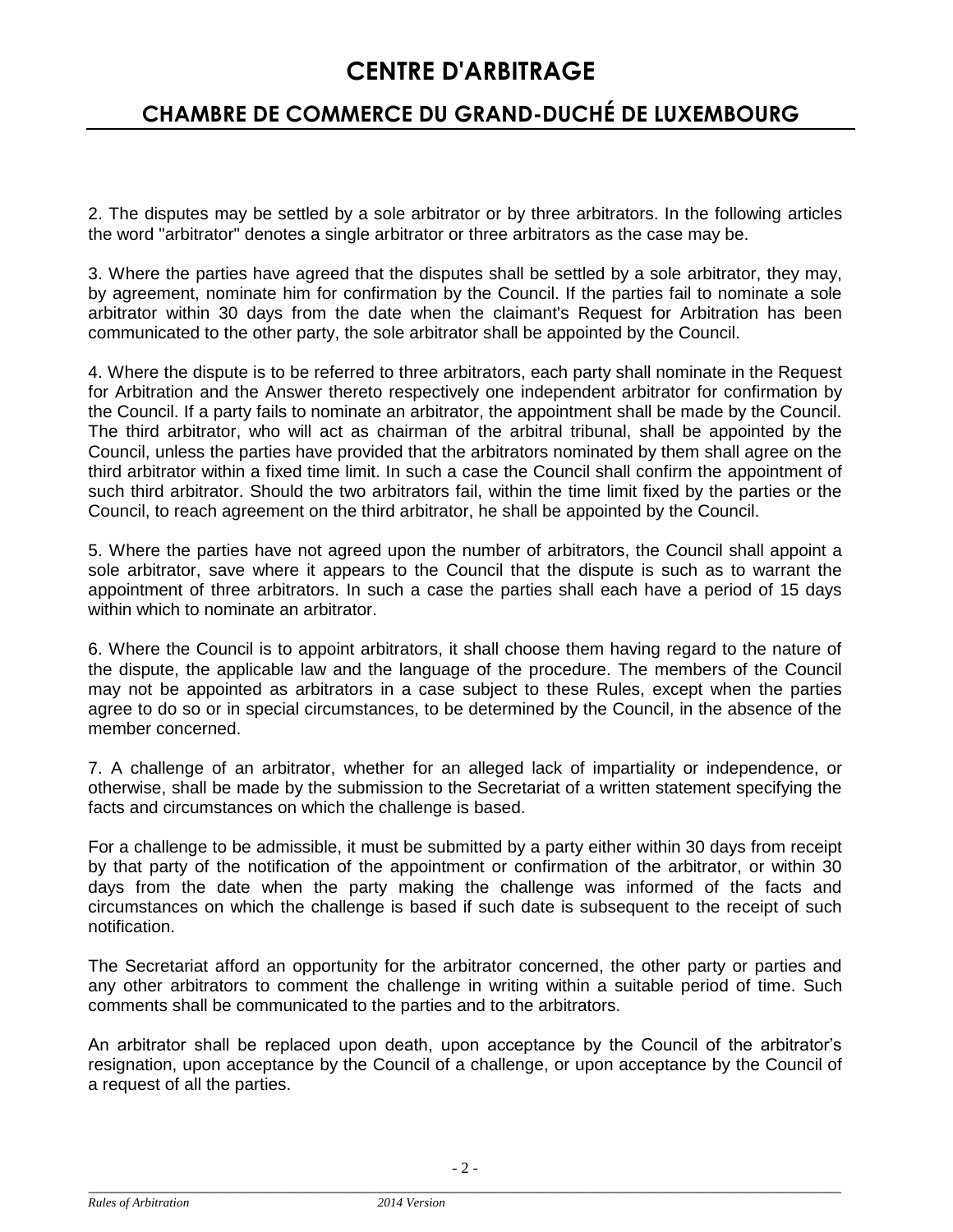# **CHAMBRE DE COMMERCE DU GRAND-DUCHÉ DE LUXEMBOURG**

An arbitrator shall also be replaced on the Council's own initiative when it decides that the arbitrator is prevented *de jure* or *de facto* from fulfilling the arbitrator's functions, or that the arbitrator is not fulfilling those functions in accordance with the Rules or within the prescribed time limits.

When on the basis of information that has come to its attention, the Council considers applying the provisions of the precedent paragraph, it shall decide the matter after the arbitrator concerned, the parties and any other members of the arbitral tribunal have had an opportunity to comment in writing within a suitable period of time. Such comments shall be communicated to the parties and to the arbitrators.

When an arbitrator is to be replaced, the Council has discretion to decide whether or not to follow the original nominating process. Once reconstituted, and after having invited the parties to comment, the arbitral tribunal shall determine if and to what extent prior proceedings shall be repeated before the reconstituted arbitral tribunal.

Subsequent to the closing of the proceedings, instead of replacing an arbitrator who has died or been removed by the Council pursuant to subparagraph 4 and 5 of this paragraph, the Council may decide, when it considers it appropriate, that the remaining arbitrators shall continue the arbitration. In making such determination, the Council shall take into account the views of the remaining arbitrators and of the parties and such other matters that it considers appropriate in the circumstances.

8. Every arbitrator must be and remain impartial and independent of the parties involved in the arbitration.

9. Before appointment or confirmation, a prospective arbitrator shall sign a statement of acceptance, availability, impartiality and independence. The prospective arbitrator shall disclose in writing to the Secretariat any facts or circumstances which might be of such a nature as to call into question the arbitrator's independence in the eyes of the parties, as well as any circumstances that could give rise to reasonable doubts as to the arbitrator's impartiality. The Secretariat shall provide such information to the parties in writing and fix a time limit for any comments from them.

10. An arbitrator shall immediately disclose in writing to the Secretariat and to the parties any facts or circumstances of a similar nature to those referred to in the precedent paragraph concerning the arbitrator's impartiality or independence which may arise during the arbitration.

11. The decisions of the Council as to the appointment, confirmation, challenge or replacement of an arbitrator shall be final, and the reasons for such decisions shall not be communicated.

12. By accepting to serve, arbitrators undertake to carry out their responsibilities in accordance with the Rules.

#### *Article 3 Request for arbitration*

1. A party wishing to have recourse to arbitration by the Chamber of Commerce shall submit its Request for arbitration to the Secretariat.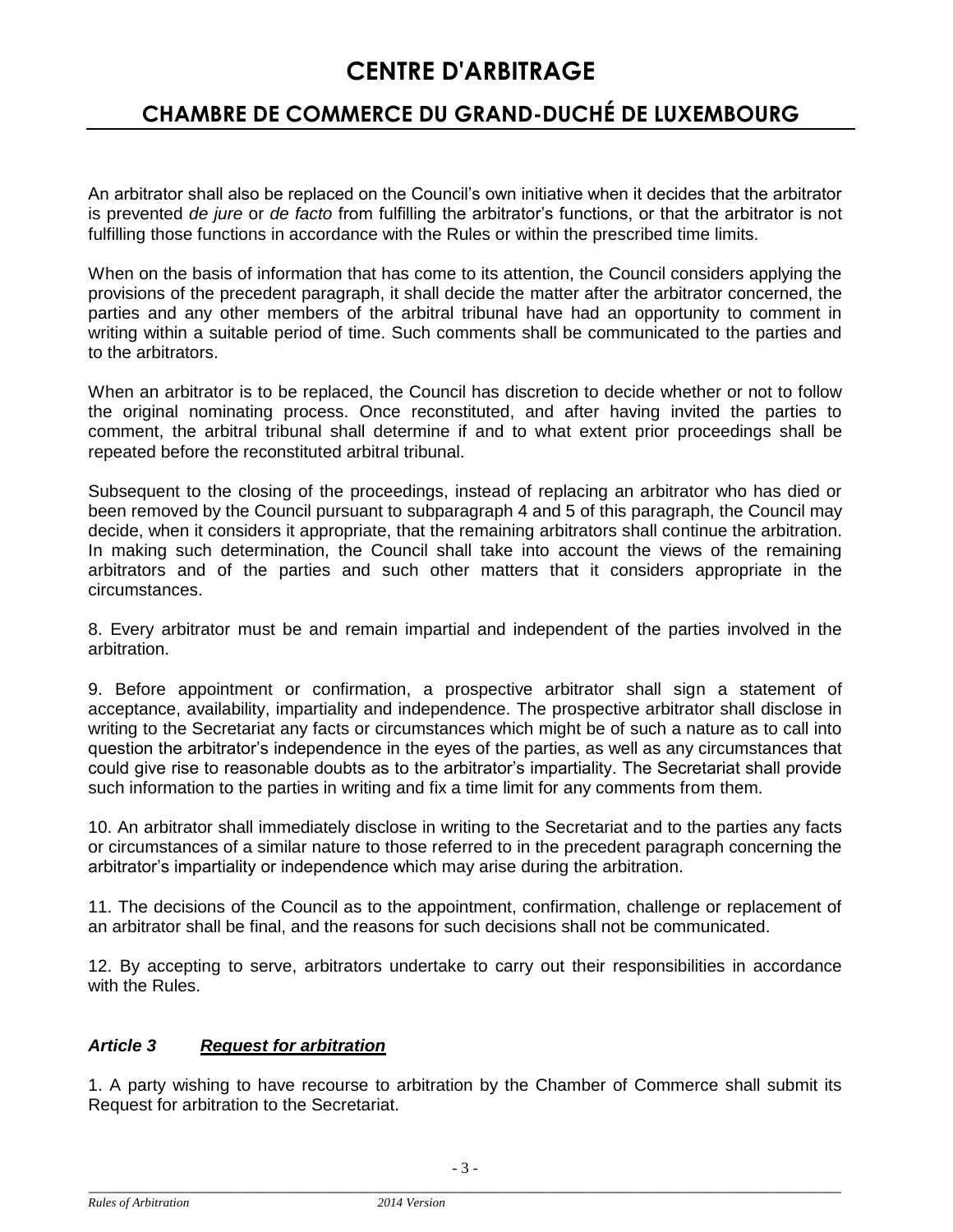# **CHAMBRE DE COMMERCE DU GRAND-DUCHÉ DE LUXEMBOURG**

The date when the Request is received by the Secretariat shall, for all purposes, be deemed to be the date of commencement of the arbitral proceedings.

2. The Request for arbitration shall inter alia contain the following information:

a) names in full, description, and addresses of the parties, b) a statement of the claimant's case, c) the relevant agreements, and in particular the agreement to arbitrate, and such documentation or information as will serve clearly to establish the circumstances of the case, d) all relevant particulars concerning the number of arbitrators and their choice in accordance with the provisions of article 2 above.

3. The Secretariat shall send a copy of the Request and the documents annexed thereto to the defendant for his Answer.

### *4 Answer to the request*

1. The defendant shall within 30 days from the receipt of the documents referred to in paragraph 3 of article 3 comment on the proposals made concerning the number of arbitrators and their choice and, where appropriate, nominate an arbitrator. He shall at the same time set out his defence and supply relevant documents.

In exceptional circumstances the defendant may apply to the Secretariat for an extension of time for the filing of his defence and his documents. The application must, however, include the defendant's comments on the proposals made with regard to the number of arbitrators and their choice and also, where appropriate, the nomination of an arbitrator. If the defendant fails so to do, the Secretariat shall report to the Council which shall proceed with the arbitration in accordance with these Rules.

The answer shall be submitted to the Secretariat in the number of copies specified by article 6 of the Rules.

2. A copy of the Answer and of the documents annexed thereto, if any, shall be communicated to the claimant for his information.

### *Article 5 Counter-claim*

1. If the defendant wishes to make a counter-claim, he shall file the same with the Secretariat, at the same time as his Answer as provided for in article 4.

2. It shall be open to the claimant to file a Reply with the Secretariat within 30 days from the date when the counter-claim was communicated to him. Prior to the transmission of the file to the arbitrators, the Secretariat may grant the claimant an extension of time for submitting the reply.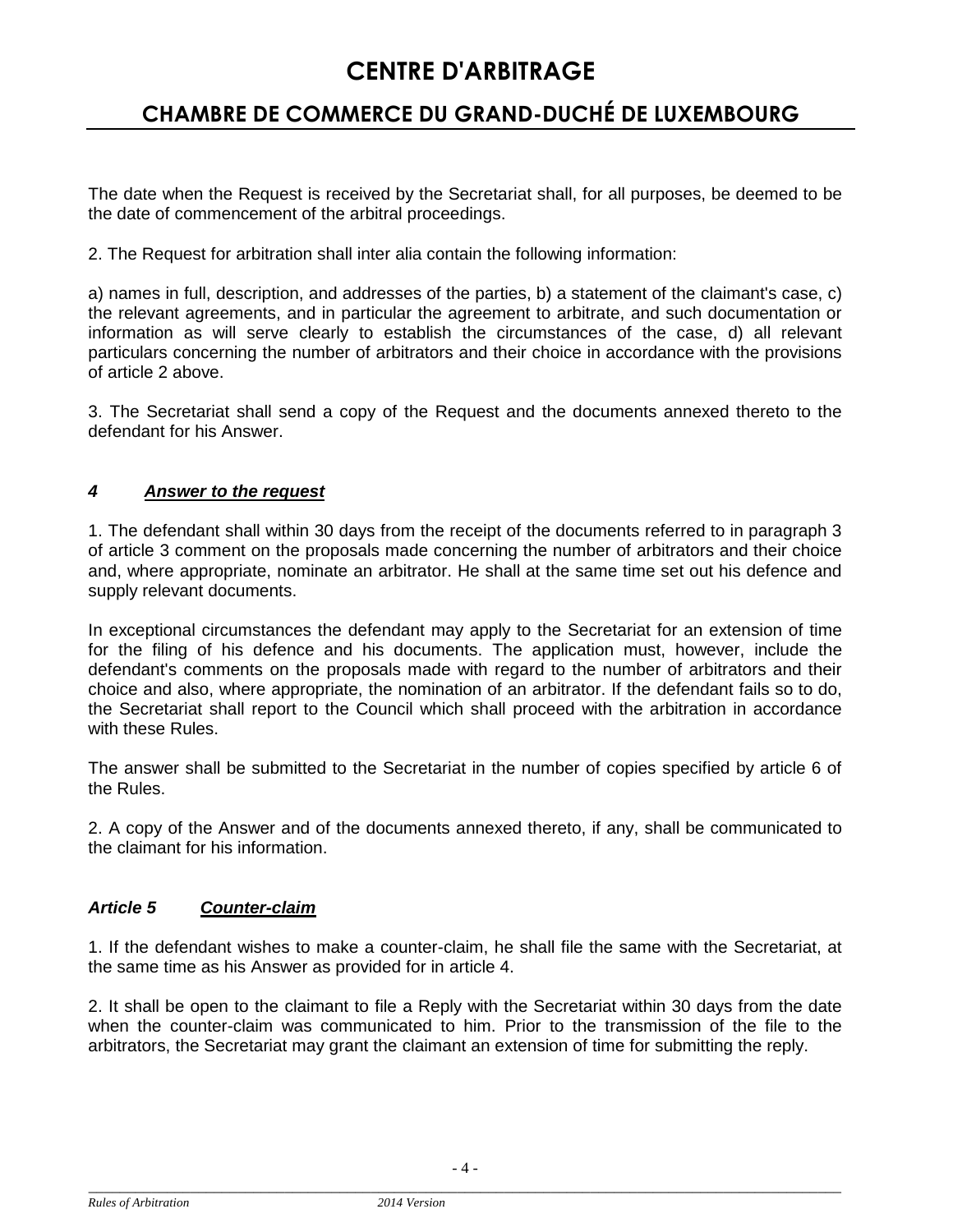### **CHAMBRE DE COMMERCE DU GRAND-DUCHÉ DE LUXEMBOURG**

#### *Article 6 Pleadings and written statements, notifications or communications*

All pleadings and written statements submitted by the parties, as well as all documents annexed thereto, shall be supplied in a number of copies sufficient to provide one copy for each party, plus one for each arbitrator, and one for the Secretariat. A copy of any notification or communication from the arbitrator to the parties shall be sent to the Secretariat.

All notifications or communications from the Secretariat and the arbitrator shall be made to the last address of the party or its representative for whom the same are intended, as notified either by the party in question or by the other party. Such notification or communication may be made by delivery against receipt, registered post, courier, email, or any other means of telecommunication that provides a record of the sending thereof.

A notification or communication shall be deemed to have been made on the day it was received by the party itself or by its representative, or would have been received if made in accordance with the dispositions above.

Periods of time specified in or fixed under the Rules shall start to run on the day following the date a notification or communication is deemed to have been made in accordance with article 6 of the Rules.

### *Article 7 Absence of agreement to arbitrate*

Where there is *prima facie* no agreement between the parties to arbitrate or where there is an agreement but it does not specify the Chamber of Commerce, and if the defendant does not file an Answer within the period of 30 days provided by paragraph 1 of article 4 or refuses arbitration by the Chamber of Commerce, the claimant shall be informed that the arbitration cannot proceed.

#### *Article 8 Effect of the agreement to arbitrate – conservatory and interim measures*

1. Where the parties have agreed to submit to arbitration under the Rules, they shall be deemed to have submitted *ipso facto* to the Rules in effect on the date of commencement of the arbitration, unless they have agreed to submit to the Rules in effect on the date of their arbitration agreement. If the parties have agreed to submit to arbitration by the Chamber of Commerce, they shall be deemed thereby to have submitted to the present Rules.

2. If a party against which a claim has been made does not submit an answer, or raises one or more pleas concerning the existence, validity or the scope of the agreement to arbitrate, and should the Council be satisfied of the *prima facie* existence of such an agreement, the Council may, without prejudice to the admissibility or merits of the plea or pleas, decide that the arbitration shall proceed. In such a case any decision as to the arbitrator's jurisdiction shall be taken by the arbitrator himself.

3. If any of the parties refuses or fails to take part in the arbitration or any stage thereof, the arbitration shall proceed notwithstanding such refusal or failure.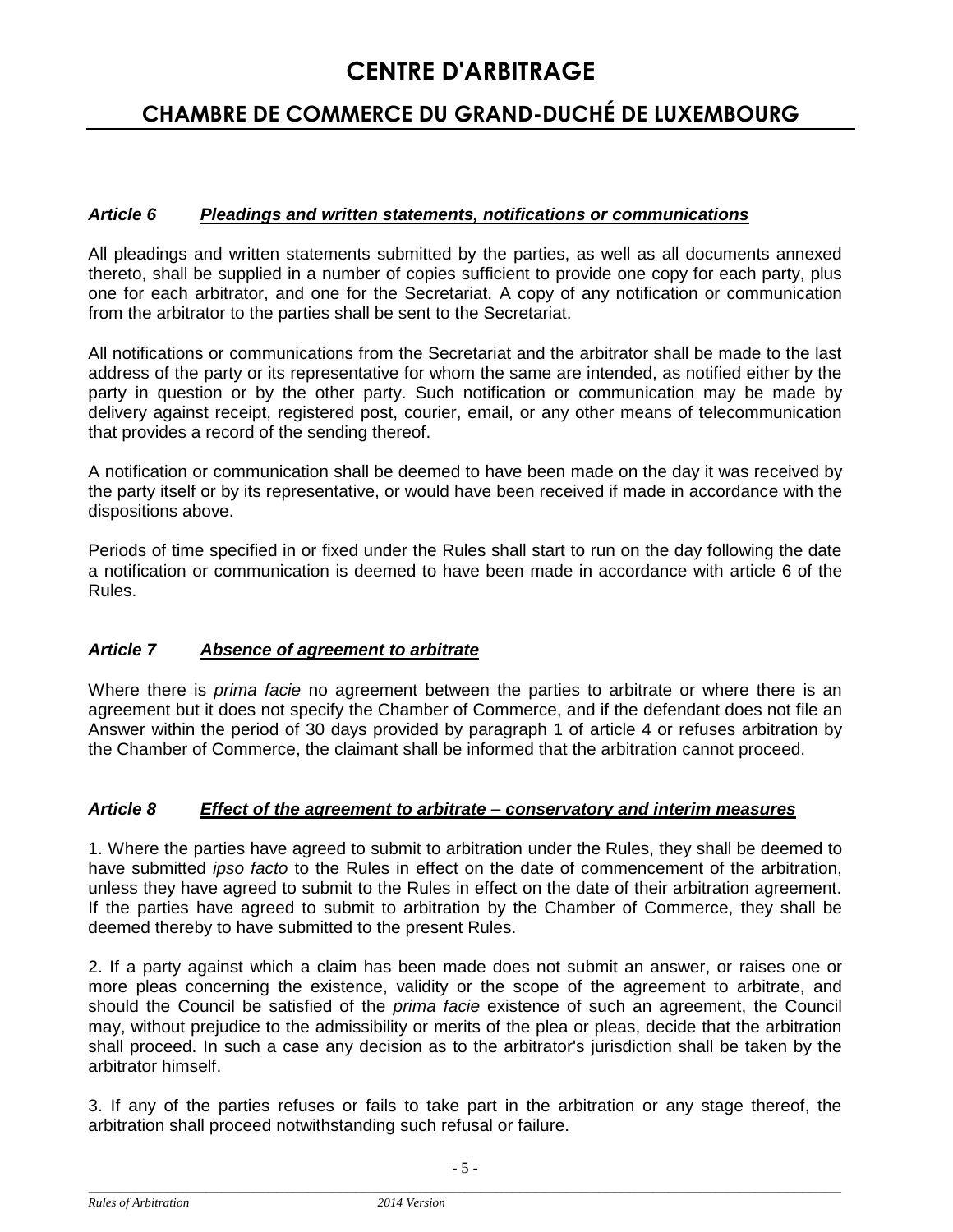# **CHAMBRE DE COMMERCE DU GRAND-DUCHÉ DE LUXEMBOURG**

4. Unless otherwise provided, the arbitrator shall not cease to have jurisdiction by reason of any claim that the contract is null and void or allegation that it is inexistent provided that he upholds the validity of the agreement to arbitrate. He shall continue to have jurisdiction, even though the contract itself may be inexistent or null and void, to determine the respective rights of the parties and to adjudicate upon their claims and pleas.

5. Before the file is transmitted to the arbitrator, and in exceptional circumstances even thereafter, the parties shall be at liberty to apply to any competent judicial authority for interim or conservatory measures, and they shall not by so doing be held to infringe the agreement to arbitrate or to affect the relevant powers reserved to the arbitrator. Any such application and any measures taken by the judicial authority must be notified without delay to the Secretariat. The Secretariat shall inform the arbitrator thereof.

#### *Article 9 Deposit to cover costs of arbitration*

1. The Council shall fix the amount of the deposit in a sum like to cover the costs of arbitration of the claims which have been referred to it.

Where, apart from the principal claim, one or more counter-claims are submitted, the Council may fix separate deposits for the principal claim and the counter-claim or counter-claims.

2. As a general rule, the deposits shall be paid in equal shares by the claimant or claimants and the defendant or defendants. However, any one party shall be free to pay the whole deposit in respect of the claim or the counter-claim should the other party fail to pay a share.

3. The Secretariat may make the transmission of the file to the arbitrator conditional upon the payment by the parties or one of them of the whole or part of the deposit.

4. When the Terms of Reference are communicated to the Council, in accordance with the provisions of article 13, the Council shall verify whether the requests for deposit have been complied with.

The Terms of Reference shall only become operative and the arbitrator shall only proceed in respect of those claims for which the deposit has been duly paid to the Center

5. The amount of any deposit fixed by the Counsel pursuant to this article may be subject to readjustment at any time during the arbitration.

5. All financial transactions relating to an arbitral procedure shall be carried out exclusively through the Secretariat.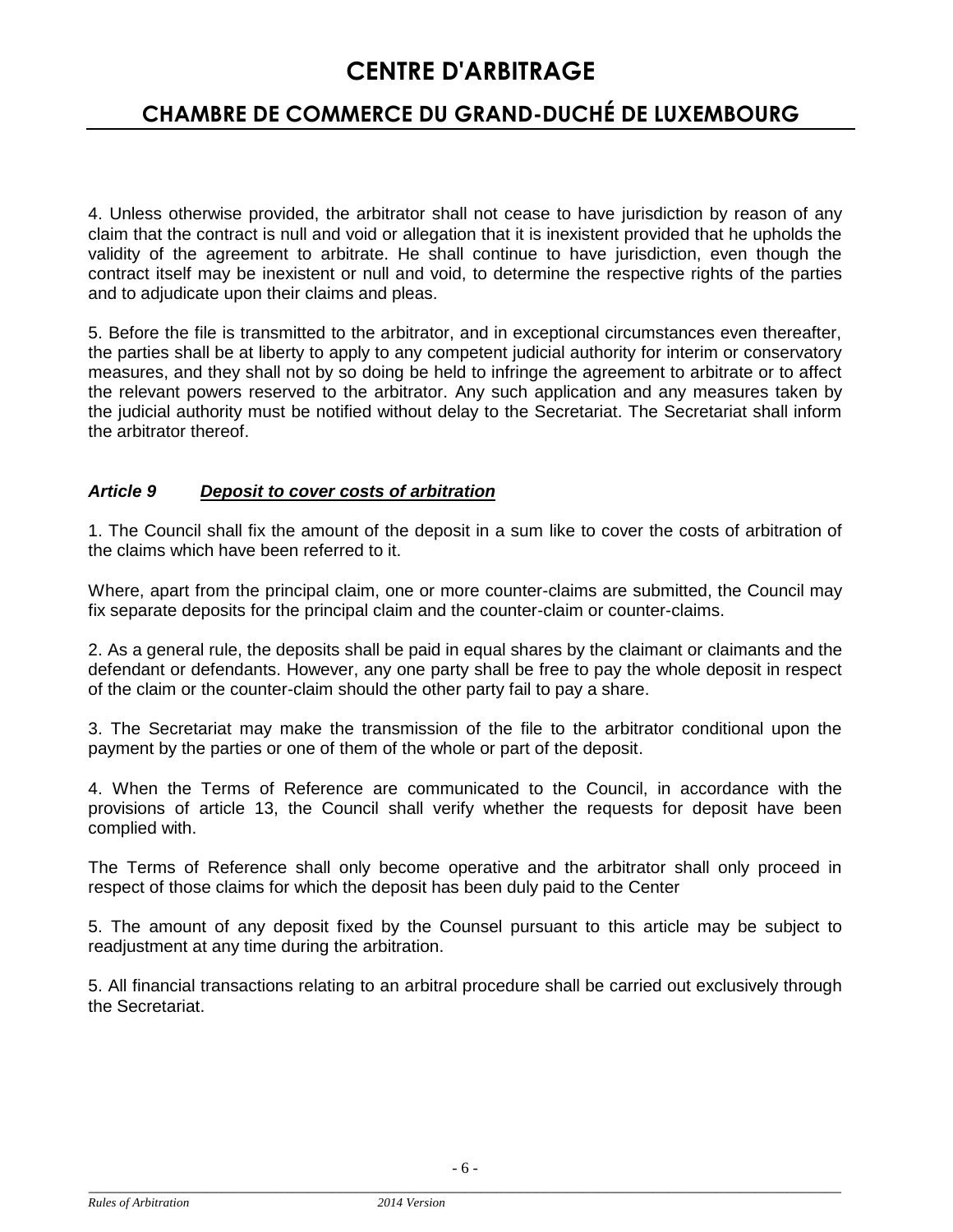# **CHAMBRE DE COMMERCE DU GRAND-DUCHÉ DE LUXEMBOURG**

### *Article 10 Transmission of the file to the arbitrator*

Subject to the provisions of article 9, the Secretariat shall transmit the file to the arbitrator as soon as it has received the defendant's Answer to the Request for Arbitration, at the latest upon the expiry of the time limits fixed in articles 4 and 5 above for the filing of these documents.

#### *Article 11 Applicable Rules of law - Rules governing the proceedings*

1. The parties shall be free to agree upon the rules of law to be applied by the arbitrator to the merits of the dispute. In the absence of any such agreement, the arbitrator shall apply the rules of law which it determines to be appropriate.

Arbitrator shall assume the powers of an *amiable compositeur* or decide *ex aequo et bono* only if the parties have agreed to give it such powers.

Arbitrator shall in any case take account of the provisions of the contract, if any, between the parties and of any relevant trade usages.

2. The rules governing the proceedings before the arbitrator shall be those resulting from the Rules and, where the Rules are silent, any rules which the parties - or, failing them, the arbitrator - may settle, and whether or not reference is thereby made to a national procedural law to be applied to the arbitration.

### *Article 12 Place of Arbitration*

The place of arbitration shall be fixed at the Chamber of Commerce.

The arbitrator may, after consultation with the parties, conduct hearings and meetings at any location it considers appropriate, unless otherwise agreed by the parties.

The arbitrator may deliberate at any location he considers appropriate.

#### *Article 13 Terms of Reference*

1. Before proceeding with the preparation of the case, the arbitrator shall draw up, on the basis of the documents, or in the presence of the parties, and in the light of their most recent submissions, a document defining his Terms of Reference. This document shall include the following particulars:

a) the full names and description of the parties, b) the addresses of the parties to which notifications or communications arising in the course of the arbitration may validly be made, c) a summary of the parties' respective claims, d) definition of the issues to be determined, e) the name in full, address and other contact details of each of the arbitrators, f) the place of arbitration, g) particulars of the applicable procedural rules and, if such is the case, reference to the power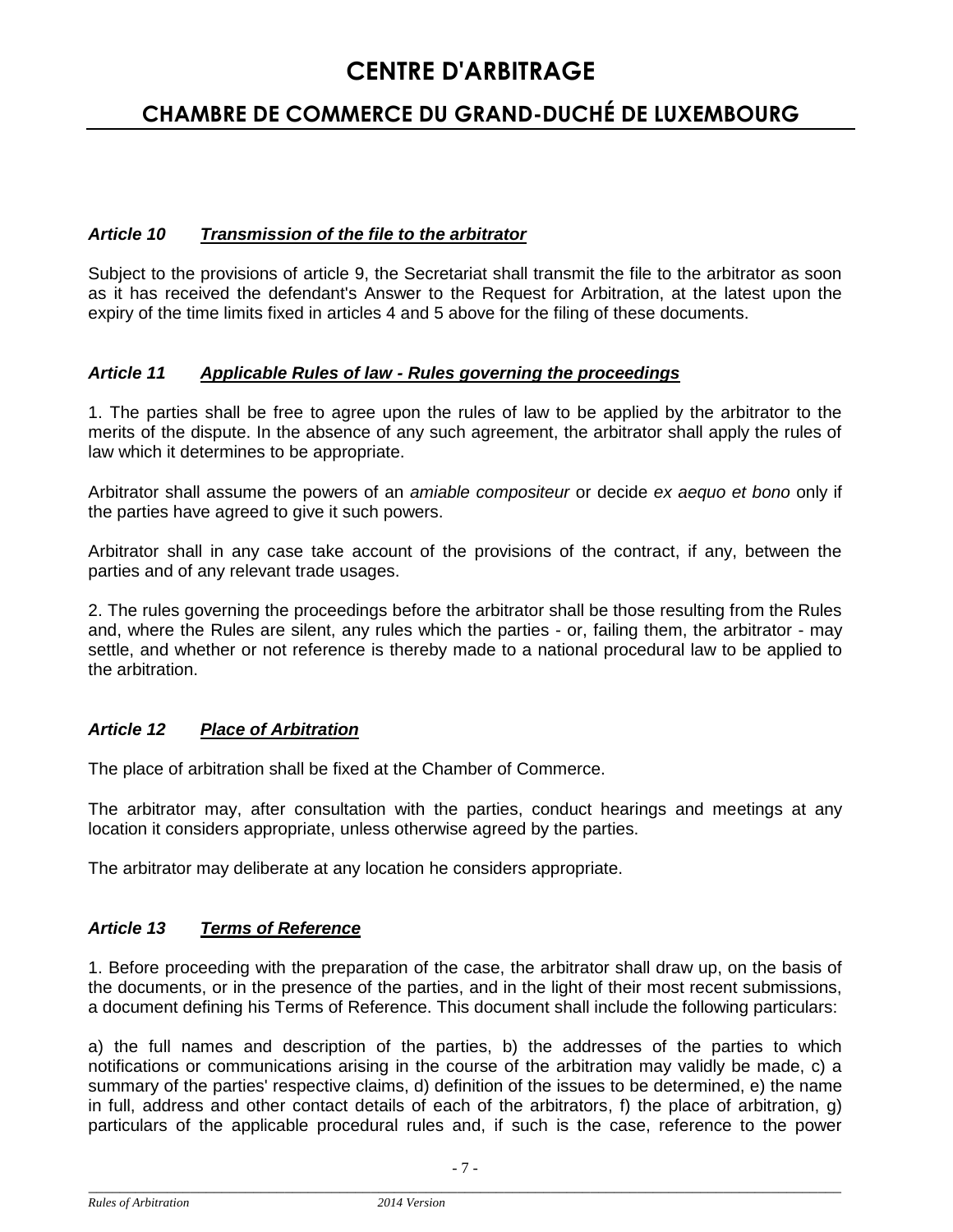### **CHAMBRE DE COMMERCE DU GRAND-DUCHÉ DE LUXEMBOURG**

conferred upon the arbitrator to act as *amiable compositeur*, h) such other particulars as may be required to make the arbitral award enforceable in law, or may be regarded as helpful by the Council or the arbitrator.

2. The document mentioned in paragraph 1 of this article shall be signed by the parties and the arbitrator. Within two months of the date when the file has been transmitted to him, the arbitrator shall transmit to the Council the said document signed by himself and by the parties.. The Council may extend this time limit pursuant to a reasoned request from the arbitrator or on its own initiative if it decides it is necessary to do so.

3. If any of the parties refuses to take part in the drawing up of the Terms of Reference or to sign the same, they shall be submitted to the Council for approval. When the Terms of Reference have been signed in accordance with article 13 paragraph 2 above or approved by the Council, the arbitration shall proceed.

After the Terms of Reference have been signed or approved by the Council, no party shall make new claims which fall outside the limits of the Terms of Reference unless it has been authorized to do so by the arbitrator, which shall consider the nature of such new claims, the stage of the arbitration and other relevant circumstances.

#### **Article 14** *Case management conference and procedural timetable*

1. When drawing up the Terms of Reference or as soon as possible thereafter, the arbitrator shall convene a case management conference to consult the parties on procedural measures that may be adopted.

2. During or following such conference, the arbitrator shall establish the procedural timetable that it intends to follow for the conduct of the arbitration. The procedural timetable and any modifications thereto shall be communicated to the Council and the parties.

3. To ensure continued effective case management, the arbitrator, after consulting the parties, by means of a further case management conference or otherwise, may adopt further procedural measures or modify the procedural timetable.

4. Case management conferences may be conducted through a meeting in person, by video conference, telephone or similar means of communication. In the absence of an agreement of the parties, the arbitrator shall determine the means by which the conference will be conducted.

The arbitrator may request the parties to submit case management proposals in advance of a case management conference and may request the attendance at any case management conference of the parties in person or through an internal representative.

### *Article 15 Arbitral proceedings*

1. The arbitrator shall proceed within as short a time as possible to establish the facts of the case by all appropriate means. After study of the written submissions of the parties and of all documents relied upon, the arbitrator shall hear the parties together in person if one of them so requests; and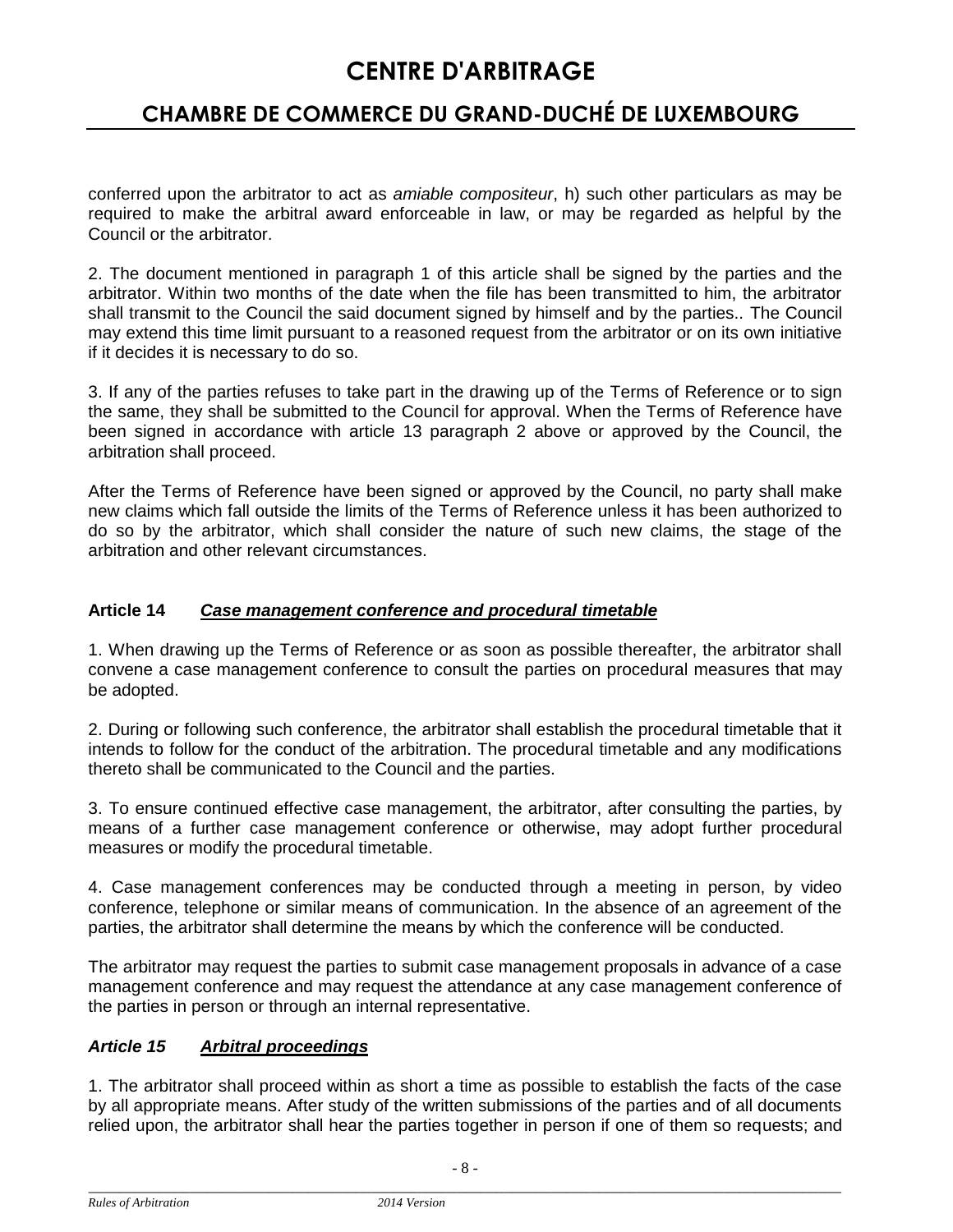# **CHAMBRE DE COMMERCE DU GRAND-DUCHÉ DE LUXEMBOURG**

failing such a request he may of his own motion decide to hear them. In addition, the arbitrator may decide to hear any other person in the presence of the parties or in their absence provided they have been duly summoned.

2. The arbitrator may appoint one or more experts, define their terms of reference, receive their reports and/or hear them in person.

3. The arbitrator may decide the case on the relevant documents alone if the parties so request or agree.

#### *Article 16 Hearings*

1. At the request of one of the parties or if necessary on his own initiative, the arbitrator, giving reasonable notice, shall summon the parties to appear before him on the day and at the place appointed by him and shall so inform the Secretariat.

2. If one of the parties, although duly summoned, fails to appear, the arbitrator, if he is satisfied that the summons was duly received and the party is absent without valid excuse, shall have power to proceed with the arbitration, and such proceedings shall be deemed to have been conducted in the presence of all parties.

3. The arbitrator shall determine the language or languages of the arbitration, due regard being paid to all the relevant circumstances and in particular to the language of the contract.

4. The arbitrator shall be in full charge of the hearings, at which all the parties shall be entitled to be present. Save with the approval of the arbitrator and of the parties, persons not involved in the proceedings shall not be admitted.

5. The parties may appear in person or through duly accredited agents. In addition, they may be assisted by advisers.

#### *Article 17 Closing of the proceedings and Date for submission of draft awards*

As soon as possible after the last hearing concerning matters to be decided in an award or the filing of the last authorized submissions concerning such matters, whichever is later, the arbitrator shall:

- a) declare the proceedings closed with respect to the matters to be decided in the award; and
- b) inform the Secretariat and the parties of the date by which he expects to submit its draft award to the Council for approval pursuant to article 22 of the Rules.

After the proceedings are closed, no further submission or argument may be made, or evidence produced, with respect to the matters to be decided in the award, unless requested or authorized by the arbitrator.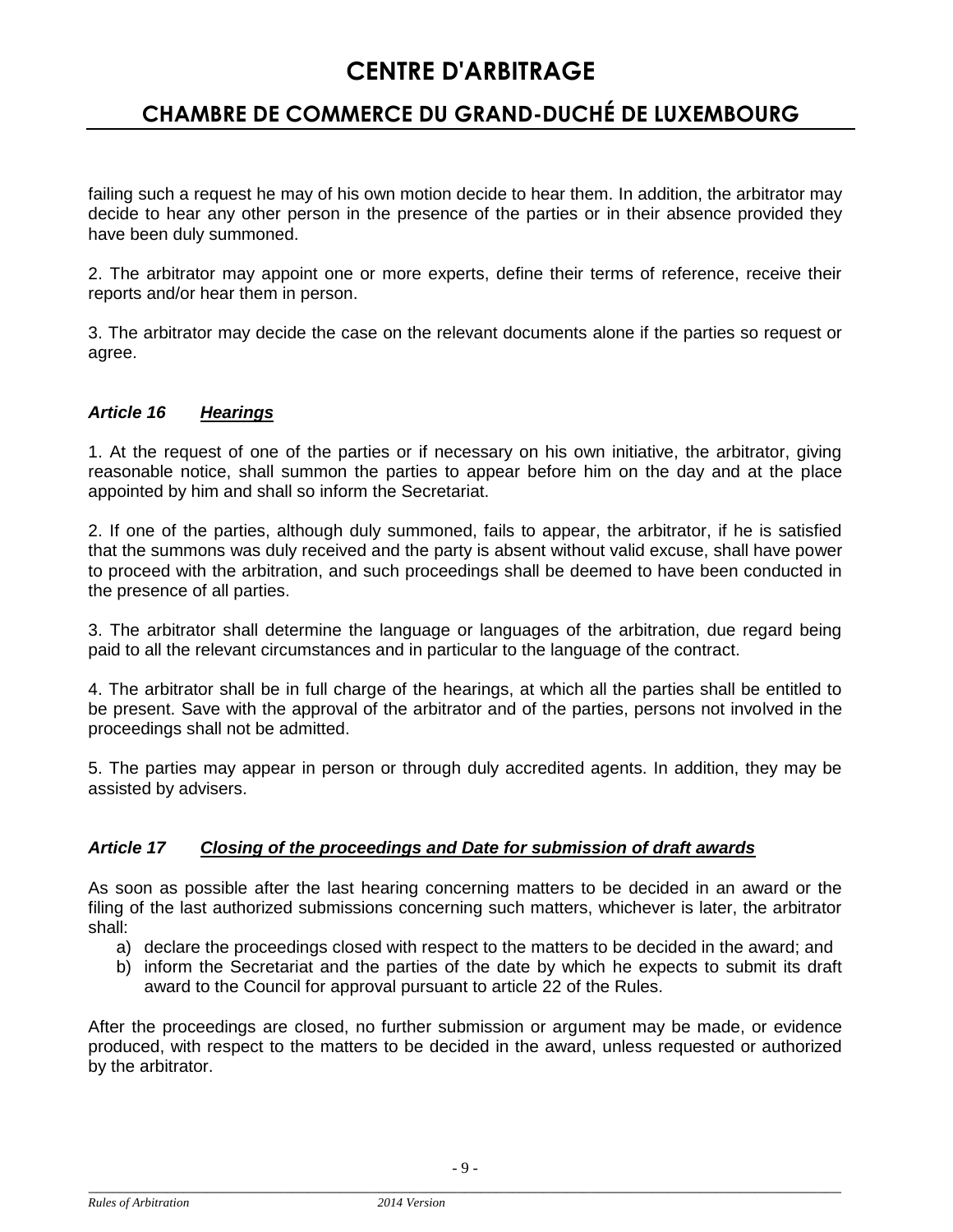### **CHAMBRE DE COMMERCE DU GRAND-DUCHÉ DE LUXEMBOURG**

#### *Article 18 Award by consent*

If the parties reach a settlement after the file has been transmitted to the arbitrator in accordance with article 10, the settlement shall be recorded in the form of an arbitral award made by consent of the parties, if so requested by the parties and if the arbitrator agrees to do so.

#### *Article 19 Time-limit for awards*

1. The time limit within which the arbitrator must render its final award is six months. Such time limit shall start to run from the date of the last signature by the arbitrator or by the parties of the Terms of Reference or, the case of application of article 13 paragraph 3 of the Rules, the date of the notification to the arbitrator by the Secretariat of the approval of the Terms of Reference by the Council. The Council may fix a different time limit based upon the procedural timetable established to article 14 paragraph 2 of the Rules.

2. The Council may extend the time limit pursuant to a reasoned request from the arbitrator or on its own initiative if it decides it is necessary to do so.

#### *Article 20 Awards by three arbitrators*

When three arbitrators have been appointed, the award is given by a majority decision, if there be no majority, the award shall be made by the Chairman of the arbitral tribunal alone.

The award shall state the reasons upon which it is based.

#### *Article 21 Decision as to costs of arbitration*

1. The arbitrator's award shall, in addition to dealing with the merits of the case, fix the costs of the arbitration and decide which of the parties shall bear the costs or in what proportions the costs shall be borne by the parties.

2. The costs of the arbitration shall include the arbitrator's fees and expenses, the administrative costs, the fees and expenses of any experts, and the normal legal costs incurred by the parties for arbitration.

3. The statement of costs is submitted for the approval of the Council which shall ensure that the costs are fixed within reasonable limits having regard to the nature of the dispute and the degree of difficulty the problem raised. The Council may establish scales of costs and fees.

#### *Article 22 Scrutiny of the award by the Council*

Before signing an award, whether partial or definitive, the arbitrator shall submit it in draft form to the Council.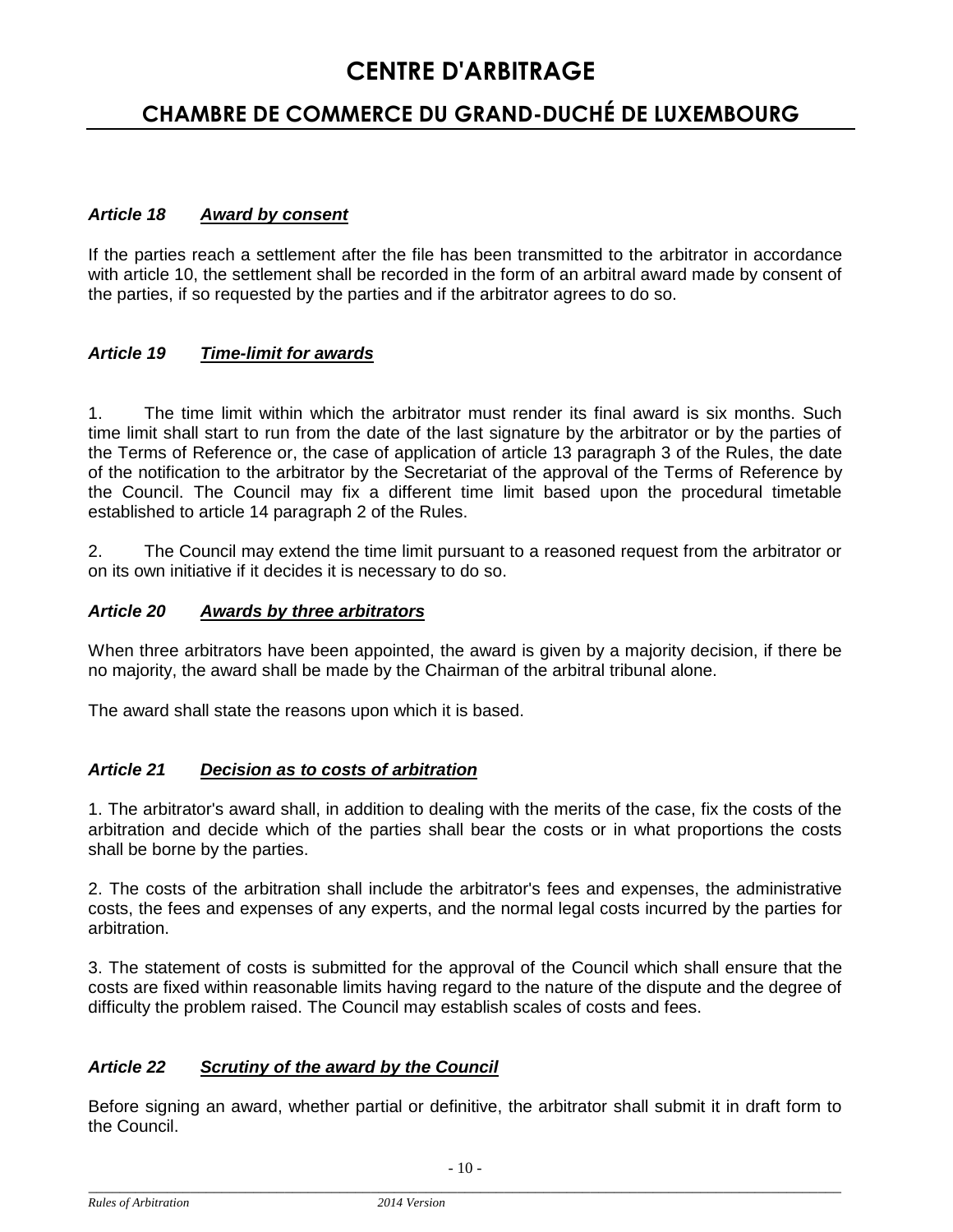### **CHAMBRE DE COMMERCE DU GRAND-DUCHÉ DE LUXEMBOURG**

The Council may lay down modifications as to the form of the award and, without affecting the arbitrator's liberty of decision, may also draw his attention to points of substance.

No award shall be signed until it has been approved by the Council as to its form.

#### *Article 23 Making of the award*

The arbitral award shall be deemed to be made at the place of the arbitration proceedings and on the date when it is signed by the arbitrator.

#### *Article 24 Notification of the award to parties*

1. Once an award has been made, the Secretariat shall notify to the parties the text signed by the arbitrator provided always that the costs of the arbitration have been fully paid by the parties or by one of them.

2. Additional copies certified true by the Secretariat shall be made available at any time but only to the requesting party.

3. By virtue of the notification made in accordance with paragraph 1 of this article, the parties waive any other form of notification or deposit on the part of the arbitrator.

#### *Article 25 Finality and enforceability of the award*

1. The arbitral award shall be final.

2. By submitting the dispute to arbitration by the Center, the parties shall be deemed to have undertaken to carry out the resulting award without delay and to have waived their right to any form of recourse insofar as such waiver can validly be made.

#### *Article 26 Deposit of award*

An original of each award made in accordance with the present Rules shall be deposited with the Secretariat.

The arbitrator and the Secretariat shall assist the parties in complying with whatever further formalities may be necessary.

### *Article 27 Limitation of liability*

The arbitrator, any person appointed by the arbitrator, the Center and its members, the Chamber of Commerce and its employees, shall not be liable to any person for any act or omission in